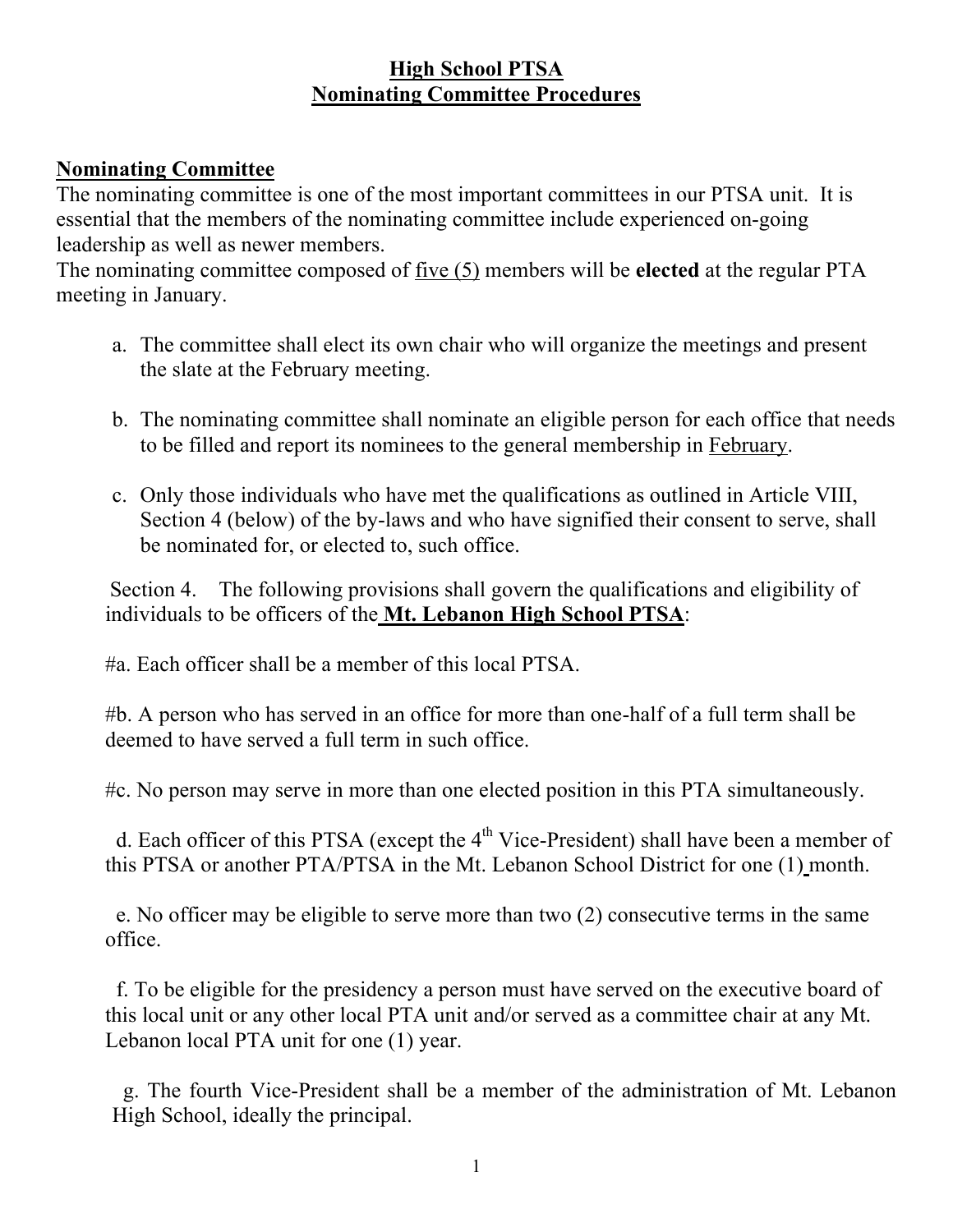# **Who is eligible to serve on the Nominating Committee?**

Any member who has paid current membership dues in the local unit is eligible to serve on the nominating committee. The principal may serve on the Nominating Committee if elected as any other member. **The current PTA President may not serve on the Nominating Committee**. Likewise, the President is never allowed to be involved in the work of the nominating committee, even in an unofficial capacity. All members should have the opportunity to nominate or be nominated for the committee.

# **What skills should Nominating Committee members possess?**

•Fair, ethical and impartial judgment when evaluating people or situations

- •Ability to listen and ask penetrating questions
- •Ability to keep confidential information
- •Understanding of PTA Mission, Purposes, and plans
- •Understanding of how to build skill sets by position

# **After the committee is elected, the committee will elect their chair.**

- When selecting a chair, consider their demonstration of:
	- 1. Ability to facilitate and resolve difficult discussions
	- 2. Fairness and objectivity through role modeling
	- 3. Ability to hold information in confidence
	- 4. Non-bias behavior within their role at the PTA
	- 5. Integrity and ethical behavior
- The chair's responsibilities include:
	- 1. Setting the first meeting date, time, and place. (Hold the first meeting early enough to allow for a second and third meeting, if necessary.)
	- **2. Making all of the phone calls to the candidates. (It can become very troublesome if you have multiple committee members making phone calls.)**
	- 3. Announcing the slate of candidates for office at the February PTSA meeting.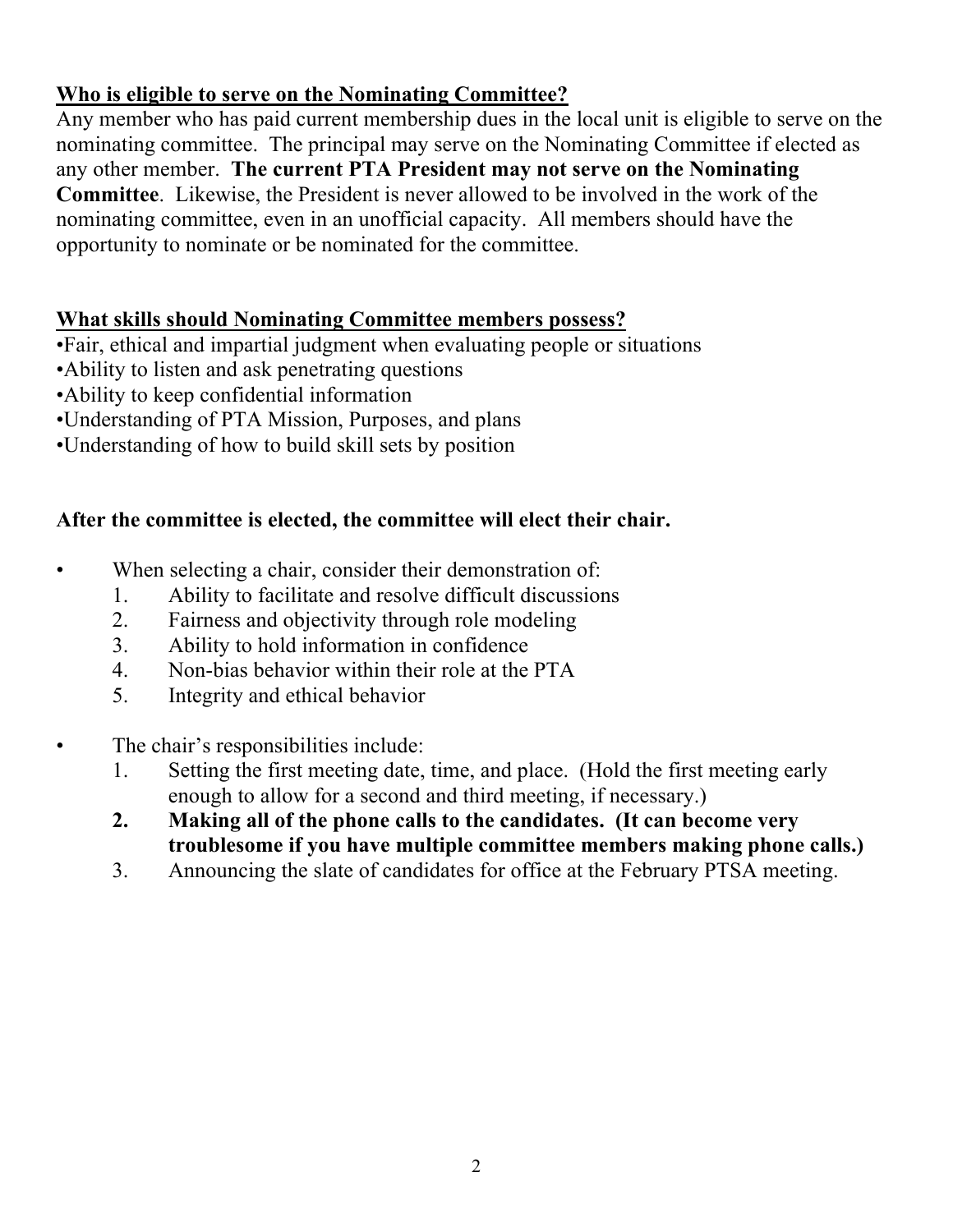# **Conducting Nominating Committee Meetings:**

- Conduct the meeting only if a majority of the committee is present. All committee members should be present at the meeting, if possible.
- Make sure to have on hand a copy of the unit bylaws, standing rules and a copy of the nominating committee guidelines.
- Allow sufficient time to study and discuss candidates.
- **Refer to unit bylaws and standing rules to determine whether each candidate meets the particular officer requirements outlined in Article VIII of the unit bylaws**.
- Matters discussed by the Nominating Committee are strictly confidential. No names should be revealed until they are released according to established procedures.
- *•* **Committee members themselves may be nominated for office, but it is recommended that this member resign from the committee and an elected alternate will fill the open position on the committee.**
- Committee meetings are only open to committee members. Discussions must be open and honest, and above all, confidential. Should confidentiality be breached, it is the chair's responsibility to counsel the member. If the chair breaches confidentiality, it is each member's responsibility to bring it to the attention of the President.
- Candidates may contact an outgoing officer to gain specific information on job responsibilities and time commitments required of that particular office. It is understood that the outgoing officer will keep the conversation confidential.
- In contacting potential nominees, the nominating committee chairman should:
	- 1. Give a clear indication of the responsibilities of the office and how much time may be involved.
	- 2. Include any expectation of officer representation at leadership training workshops.
	- 3. Never try to talk a reluctant individual into accepting a nomination.
	- 4. Never try to "fill the board" just to have names in place.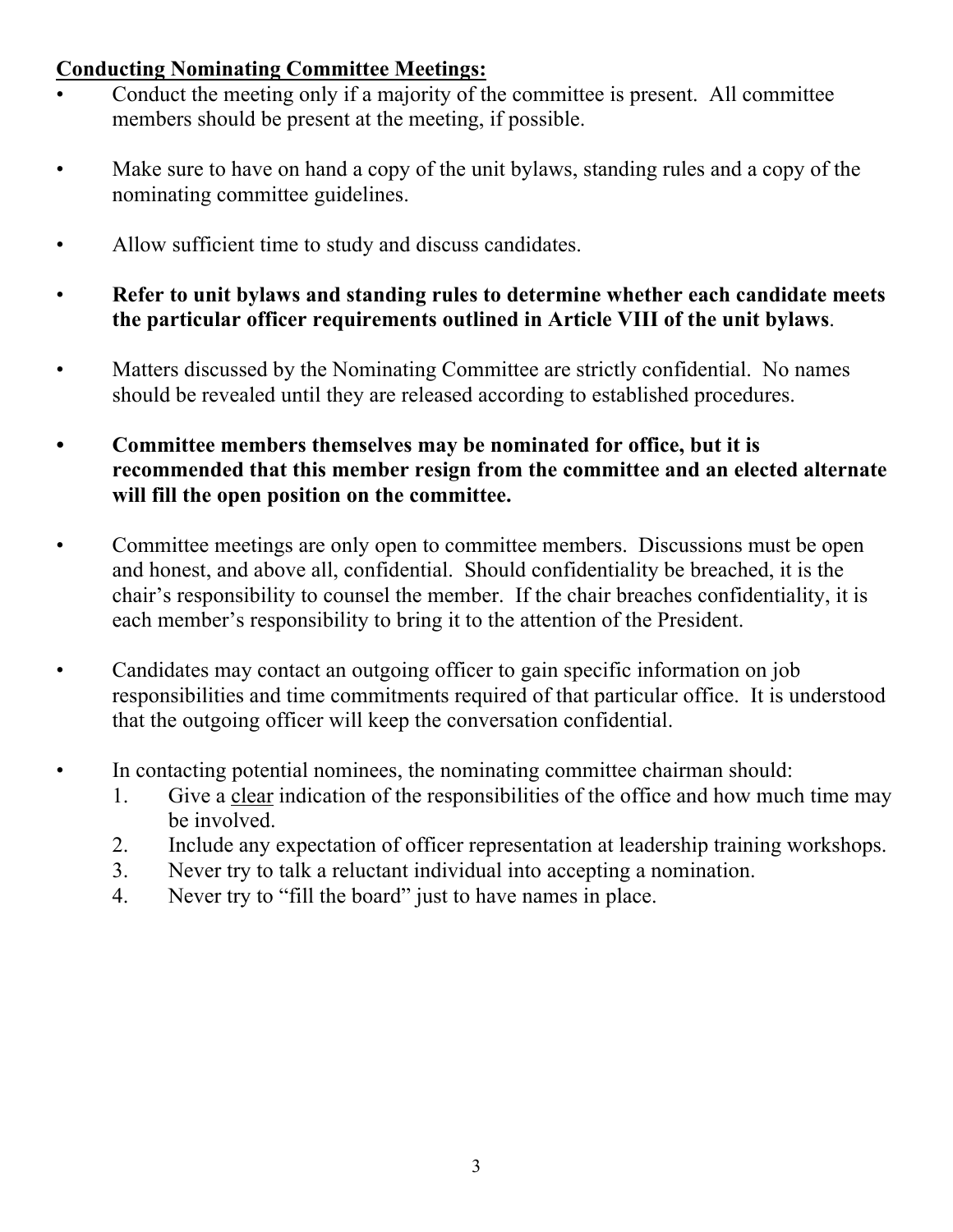## **First Meeting:**

- Determine a target date for completion. (Consider PTSA meeting date where slate of officers will be presented to membership.)
- Develop a candidate search list and determine how contacts will be made. Potential nominees should include PTSA members who represent the varied makeup of the school and parent community.
- $\sim$  Always ask current officers if they want to serve a second year. (Don't ever assume)
- Refer to the unit's bylaws and standing rules for job descriptions for each elected position and to determine if potential candidates meet the officer requirements outlined in the bylaws.
- Set the next meeting date before adjourning.

#### **Second Meeting**

- If needed, conduct interviews. Ask the same questions of all candidates per position. For example, ask all treasurer candidates the same questions. These questions can be different or the same as the questions you ask of the secretary candidates but ask all the secretary candidates the same questions.
- If a complete slate of officers has been selected, complete a Nominating Committee Report, listing all nominees and positions. Date, sign and present one copy to the PTSA Board upon completion. Retain another copy to read at the election of officers meeting.

## **When the slate is complete:**

- The Nominating Committee prepares and presents a report listing the nominees for each office for presentation at the general PTSA meeting in February. It is also recommended that the Nominating Committee chair read a short bio on each candidate as they are presented to membership.
- The list of nominees presented by the Nominating Committee and any candidates nominated from the floor is posted on the local unit's PTSA website for 30 days prior to the election of officers.